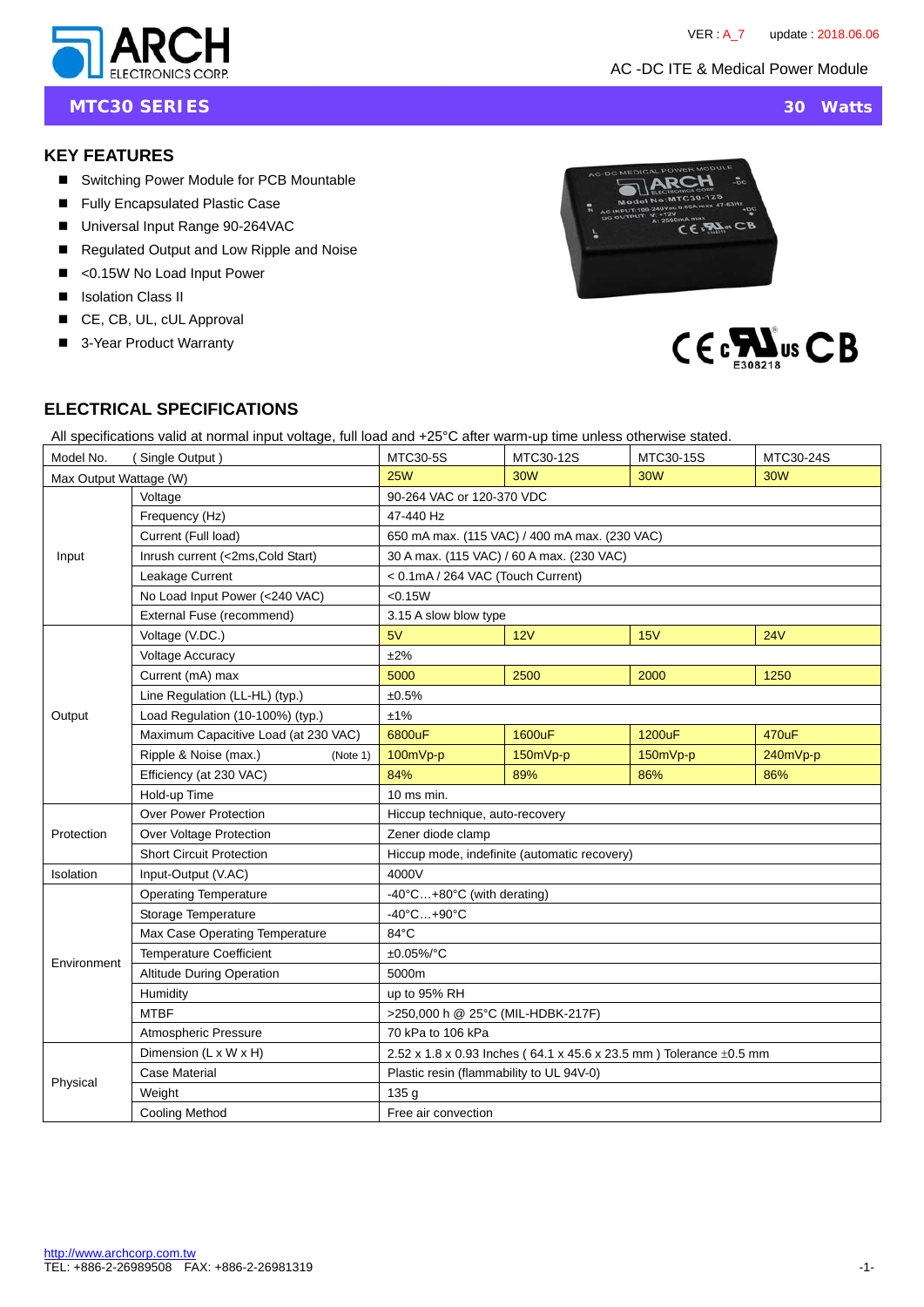AC -DC ITE & Medical Power Module

# **ELECTRICAL SPECIFICATIONS**

| $\mu$ in opponing introduced at Homman input voltage, run load and $\tau$ to b anon-warm up time unload other mode dialog. |                            |                                                           |                                                                                                                                                                                                                                                                                                         |           |           |  |  |
|----------------------------------------------------------------------------------------------------------------------------|----------------------------|-----------------------------------------------------------|---------------------------------------------------------------------------------------------------------------------------------------------------------------------------------------------------------------------------------------------------------------------------------------------------------|-----------|-----------|--|--|
| Model No.                                                                                                                  | Single Output)             | MTC30-5S                                                  | MTC30-12S                                                                                                                                                                                                                                                                                               | MTC30-15S | MTC30-24S |  |  |
| Safety<br>Approval                                                                                                         |                            | cUL / UL Standard:<br>$(2008)$ , 2 x MOPP<br>CB Standard: | UL 60950-1, CAN/CSA C22.2 No. 60950-1-07<br>ANSI/AAMI ES60601-1 (2005 + C1:09 + A2:10), CAN/CSA-C22.2 No. 60601-1<br>IEC 60950-1:2005 (2nd Edition) + Am 1:2009 + Am 2:2013<br>IEC 60601-1:2005 (3rd Edition) + CORR. 1 (2006) + CORR. 2 (2007) + AM1<br>(2012) or IEC 60601-1 (2012 reprint), 2 x MOPP |           |           |  |  |
| <b>EMC</b>                                                                                                                 | Conducted and radiated EMI | EN55011 class B (Radiation Class A for MTC30 A2 Series)   |                                                                                                                                                                                                                                                                                                         |           |           |  |  |
|                                                                                                                            | <b>EMS</b>                 | EN60601-1-2 4th edition                                   |                                                                                                                                                                                                                                                                                                         |           |           |  |  |

All specifications valid at normal input voltage, full load and +25°C after warm-up time unless otherwise stated.

## **NOTE**

l

- 1. Ripple & Noise are measured at 20MHz of bandwidth with 0.1uF & 47uF parallel capacitor.
- 2. Safety approvals cover frequency 47-63 Hz.
- 3. That "natural convection" is about 20LFM but is not equal to still air (0 LFM).
- 4. It's recommended to add Varistor 14S471K at L / N input side in parallel.
- 5. Please refer to our PDF file "AC-DC Application" on our website: www.archcorp.com.tw

# **MECHANICAL DIMENSION ( Top View )**



| PIN# | Single    |  |
|------|-----------|--|
| 1    | AC IN (N) |  |
| 2    | AC IN (L) |  |
| 3    | -DC OUT   |  |
| 4    | NO PIN    |  |
| 5    | +DC OUT   |  |

# **BLOCK DIAGRAM**

Single Output